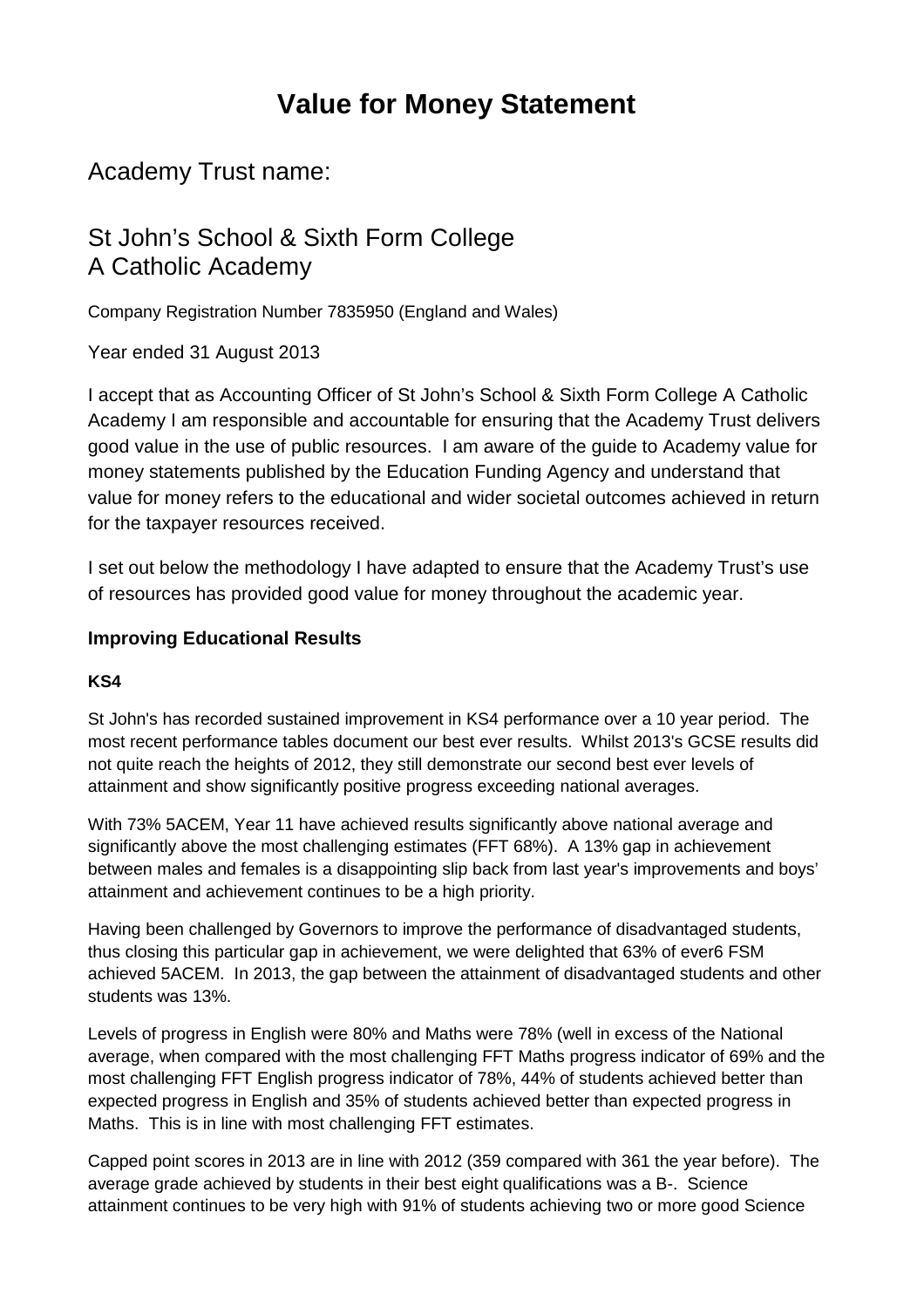qualifications. The increase in English Baccalaureate grades (from 4% to 27%) reflects a positive change in our curriculum provision for middle and high attaining students. 40% achieving a good modern language grade reflects the effort put into raising the profile and attainment in MFL (although there is still work to be done in this area).

#### **KS5**

St John's Sixth Form has continued the upward trend of academic performance in 2013. The A level and Vocational results for 2012/13 document the best ever results and using ALIS as an academic barometer of this attainment, both course routes show that value is added.

The average point score per student has improved from 2012 (736) now set in 2013 at 844 including equivalences. The success of Wider Key Skills at Key Stage 5 has contributed to this improvement. With the further inclusion of the Extended Project in 2013/14 the Sixth Form is offering wider opportunities to increase the average point score and create a broader curriculum. 24 Year 12 students and 17 Year 13 students are currently studying for the EPQ.

The average point score per entry including equivalences has also risen from 2012, moving from 215 to 219. The average point score per A level student has risen significantly from 2012, moving from 567.5 (2012) to 783.3. The average point score per A level entry has also improved in the same time frame, moving from 207.6 (2012) to 216.6 (2013). A similar pattern in attainment has occurred with A level and other academic qualifications having risen from 567.5 (2012) to 855.8 (2013) and 207.6 (2012) to 226.8 (2013).

There are a number of key departments that have contributed significantly to the overall improvement of attainment. Noticeably 13 departments at A level (2013) have shown an improvement from the previous year using ALIS. In Maths (+1.0 – 84%) and Further Maths (+1.1 – 86%) attainment was up, alongside History (+0.6 -72%), Geography (+0.7 – 77%), Physics (+1.6 – 95%) and Psychology, continued to offer value (+0.3 – 62%). The vocational courses boasted a similar profile. Health & Social Care continues to offer outstanding value (+0.9 – 82%) alongside BTEC Business (+0.4 – 66%).

#### **Financial Governance and Oversight**

The Finance and General Purposes Committee is a sub-committee of the main Governing Body. Its purpose is;

• To consider all matters received relating to the financial aspects of the Academy, including approval of internal financial procedures, financial regulations manual, purchasing and procurement including limits for tendering

• To keep under review and advise the Governing Body as necessary on the arrangements for efficient control and management of the Academy's financial affairs, and on the financial status of the Academy

• To advise and monitor termly the Academy's estate strategy on behalf of the Governing Body

• To consider annual estimates of income and expenditure, including the provisions for capital expenditure, prepared by the Assistant Headteacher with responsibility of finance, and make recommendations to the Governing Body.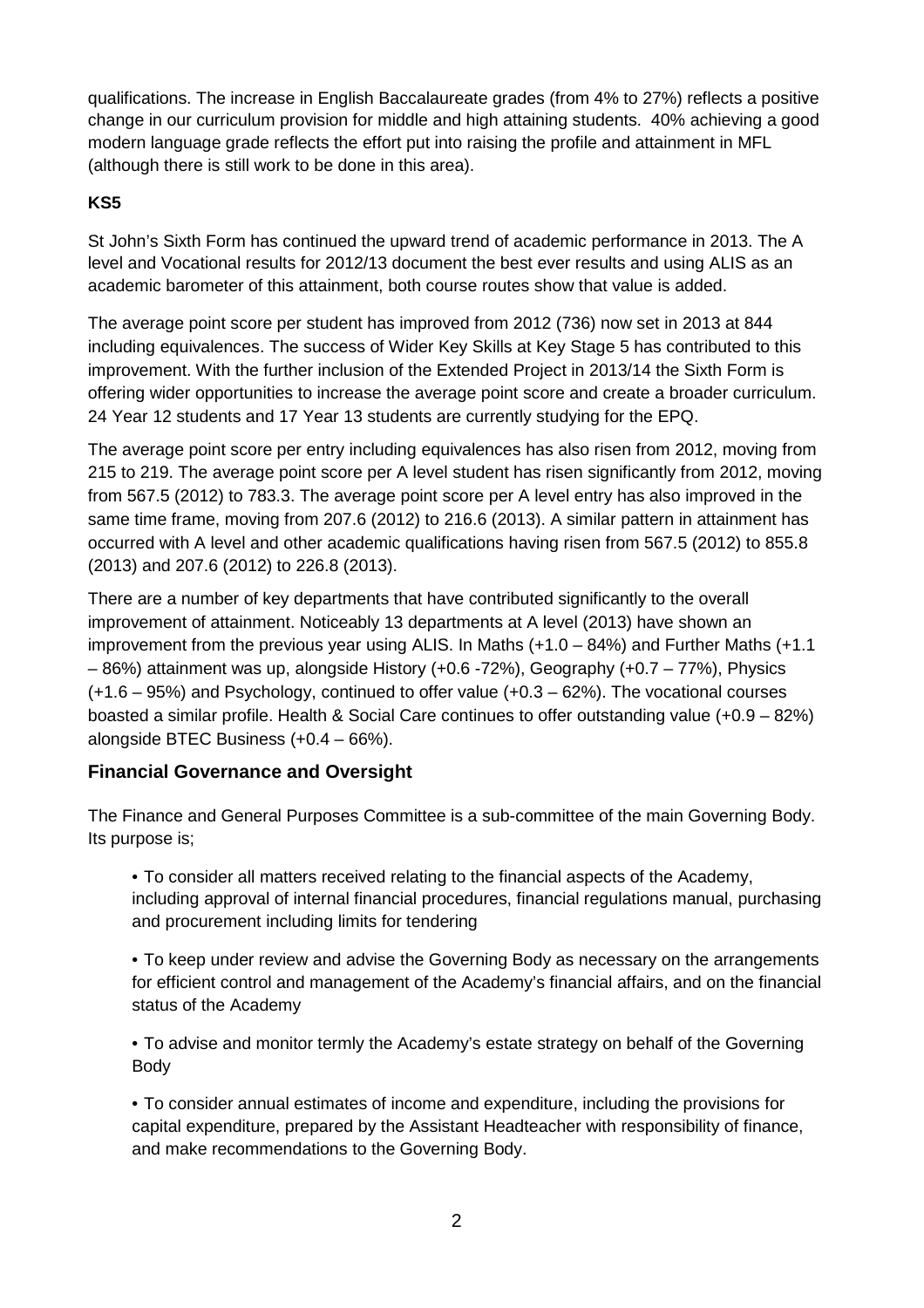• To liaise with the Community & Premises Committee on action to secure the future wellbeing and physical development of the Academy's assets

• To approve on behalf of the Governing Body the contractual arrangements for capital building projects and monitor the progress of these projects

• To advise the Governing Body on the establishment of Trusts or companies for trading, exploitation of inventions or other relevant purposes

The Finance Committee approve the annual budget forecast of the Academy Trust including a review of pupil admissions / forecasts, the medium term financial plan (3 years) and a rolling 12 month cash flow statement to ensure the long term sustainability of the Academy and thus that the Academy remains a 'going concern'.

On a termly basis the Committee review the budget monitoring reports and updated cash flow forecasts, approve additional expenditure requirements or reductions, and ensure compliance with the Academy Trusts procurement regulations.

Following the annual audit, the Finance Committee receives and reviews the financial statements and the external auditor's management report prior to forwarding these to the Governing Body for approval. The external auditor presents this report to the Committee prior to approval at the Annual General Meeting.

The Governing Body reviews the work of the Finance Committee prior to ratifying the decisions.

# **Value for Money and Efficient Use of Resources**

The Academy strives to focus on value for money and understanding the value of our assets and how they can be used to increase our students' rate of progress. Existing service delivery is proactively challenged and alternative provision is evaluated.

The Academy promotes fair competition through quotations and tenders in accordance with its Financial Regulations thus ensuring that goods and service are secured in the most economic, efficient and effective way, including working collaboratively with other academies to reduce the administration and procurement costs.

The Principal Officer reviews and authorises all invoices over £500 on behalf of the Academy and regularly challenges these for efficiency and effectiveness. In turn, the Governing Body reviews the functions of the school, challenging how services are provided and setting targets and performance indicators for improvement.